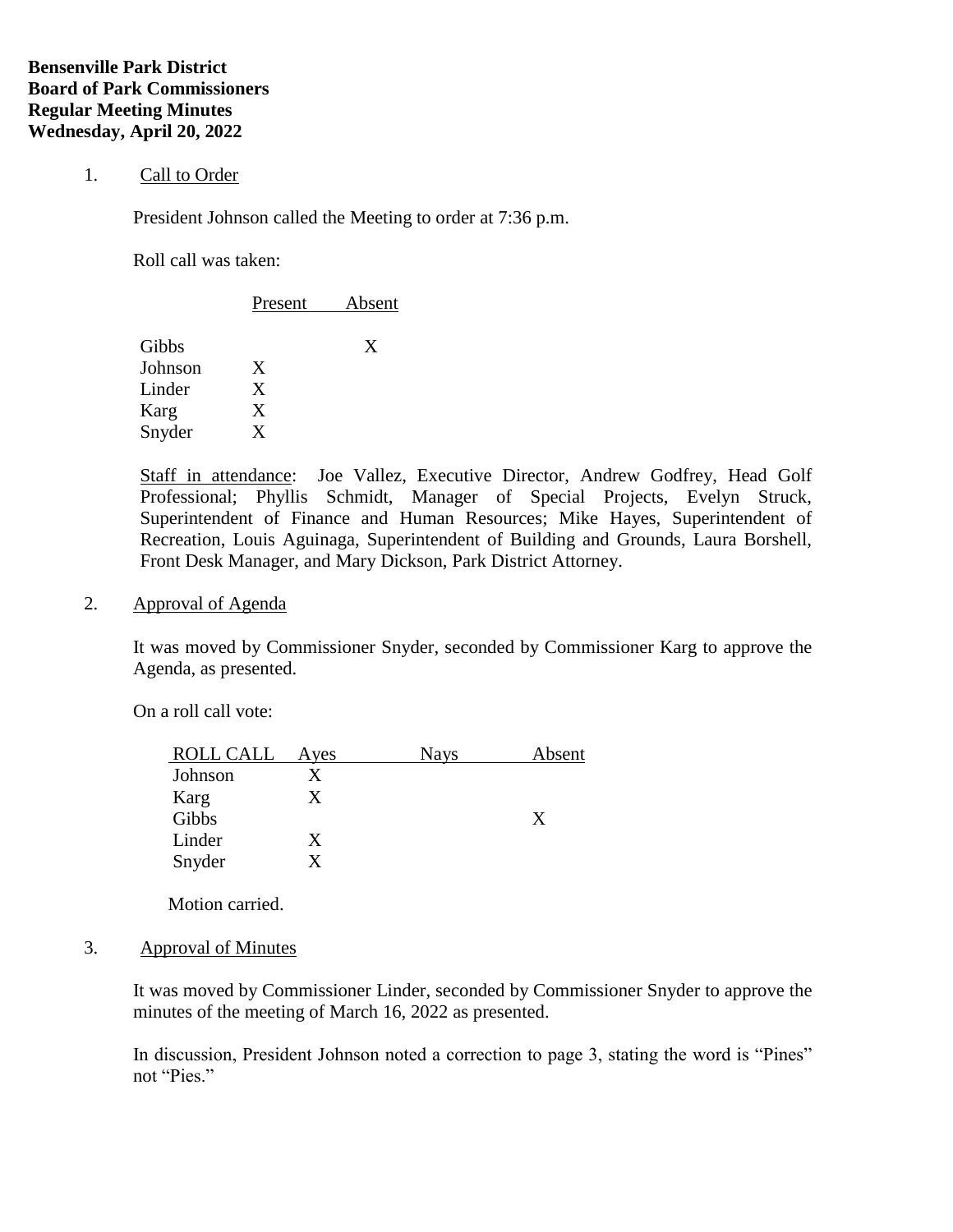# **Bensenville Park District Board of Park Commissioners Regular Meeting Minutes Wednesday, April 20, 2022 Page 2**

On a roll call vote:

| ROLL CALL | Ayes | <b>Nays</b> | Absent | Abstain |
|-----------|------|-------------|--------|---------|
| Johnson   |      |             |        |         |
| Karg      |      |             |        |         |
| Gibbs     |      |             | Х      |         |
| Linder    | X    |             |        |         |
| Snyder    |      |             |        |         |

Motion carried.

It was moved by Commissioner Linder, seconded by Commissioner Karg to approve the minutes of the meeting of April 6, 2022 as presented.

On a roll call vote:

| ROLL CALL | Ayes | <b>Nays</b> | Absent | Abstain |
|-----------|------|-------------|--------|---------|
| Johnson   |      |             |        |         |
| Karg      |      |             |        |         |
| Gibbs     |      |             | X      |         |
| Linder    |      |             |        |         |
| Snyder    |      |             |        |         |

Motion carried.

## 4. Approval of Accounts Payable and Payroll

It was moved by Commissioner Linder, seconded by Commissioner Snyder, to approve Accounts Payable dated 3/31/22 of \$239,165.17 Payroll dated 3/25/22 of \$101,519.30 for a Grand Total of \$340,684.47, Accounts Payable dated 4/14/22 of \$109,773.03 Payroll dated 4/8/22 of \$113,127.17 for a Grand Total of \$222,900.20.

On a roll call vote:

| ROLL CALL | Aves | <b>Nays</b> | Absent |
|-----------|------|-------------|--------|
| Johnson   |      |             |        |
| Karg      |      |             |        |
| Gibbs     |      |             | X      |
| Linder    |      |             |        |
| Snyder    |      |             |        |

Motion carried.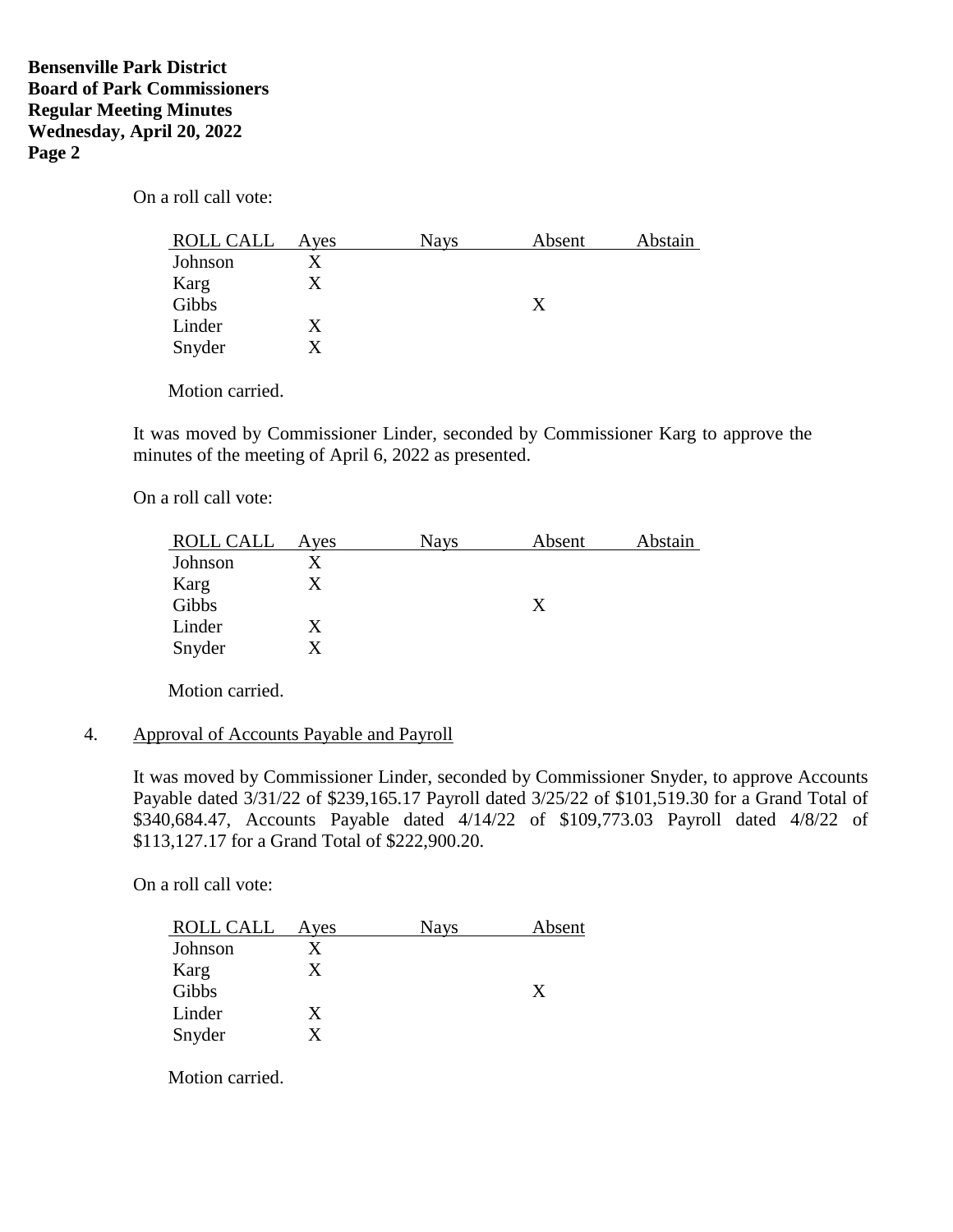## 5. Recognition of Visitors/Public Comment

The following residents spoke in opposition to the sale of White Pines property:

- Doug LeVine: sale will lead to an increase in traffic, noise and congestion.
- Mike Johnson: threat of loss will impact what used to be Bensenville.
- Valerie Special: there is never going to be more land, the District should buy all it can, taking the easy road to secure money by the sale of green space in wrong.
- Bill Hibner: Attended a presentation with Joe Vallez, very informative; but the fact that the District has entered into an agreement with SB Friedman contradicts what Joe said relative to no decision to sell having yet been made.
- Tricia Sutton: Met with Joe Vallez, remains concerned that once land is sold it will be gone; White Pines is a showcase for the community.
- Douglas Cisco: White Pines is a hidden gem, it would be a shame to see it go.
- Dan Dejangakovac: President of Plentywood Farm Homeowners Assn., should reestablish White Pines, not sell the property.
- Allan Grady: White Pines is a jewel which should not be sold.
- Chuck Rizzo: Converting the land to Industrial is not right. This issue should be brought to public referendum.
- Janell Taraszka: There appears to be chronic mismanagement of funds. The option for new funds is not to sell 125 acres, should not sell an asset for a one time gain. This should be brought to public referendum.
- Michael Jaffee: White Pines is an asset to the District. What the District does with its land is important to residents, therefore, let the public decide the question at a referendum.
- John Wassinger: The public voted to purchase the property in 1966 to keep it from being developed. The District should secure an environmental impact statement, and require a referendum on the question of whether to sell.
- Mary Ann Medina: there is no need for an Industrial Park in Bensenville, there should no trucks on Church, this matter should be put to referendum on the November ballot.
- Olivia Pebler: White Pines is in her back yard, the sale of the property is not good for the long term.
- Ryan Kennedy: The sale of land should go to referendum to let the public decide the issue.
- Lanny Green: there is standing water on the property which raises concerns over possible flooding if the land is sold for Industrial Development. He is also concerned about traffic as a result of development.
- Ellen Raymond: She is a lawyer contacted by residents who oppose the sale. This should go to referendum.

Resident Jennifer Asire requested that the District keep Blackhawk residents informed as the plan for construction there proceeds.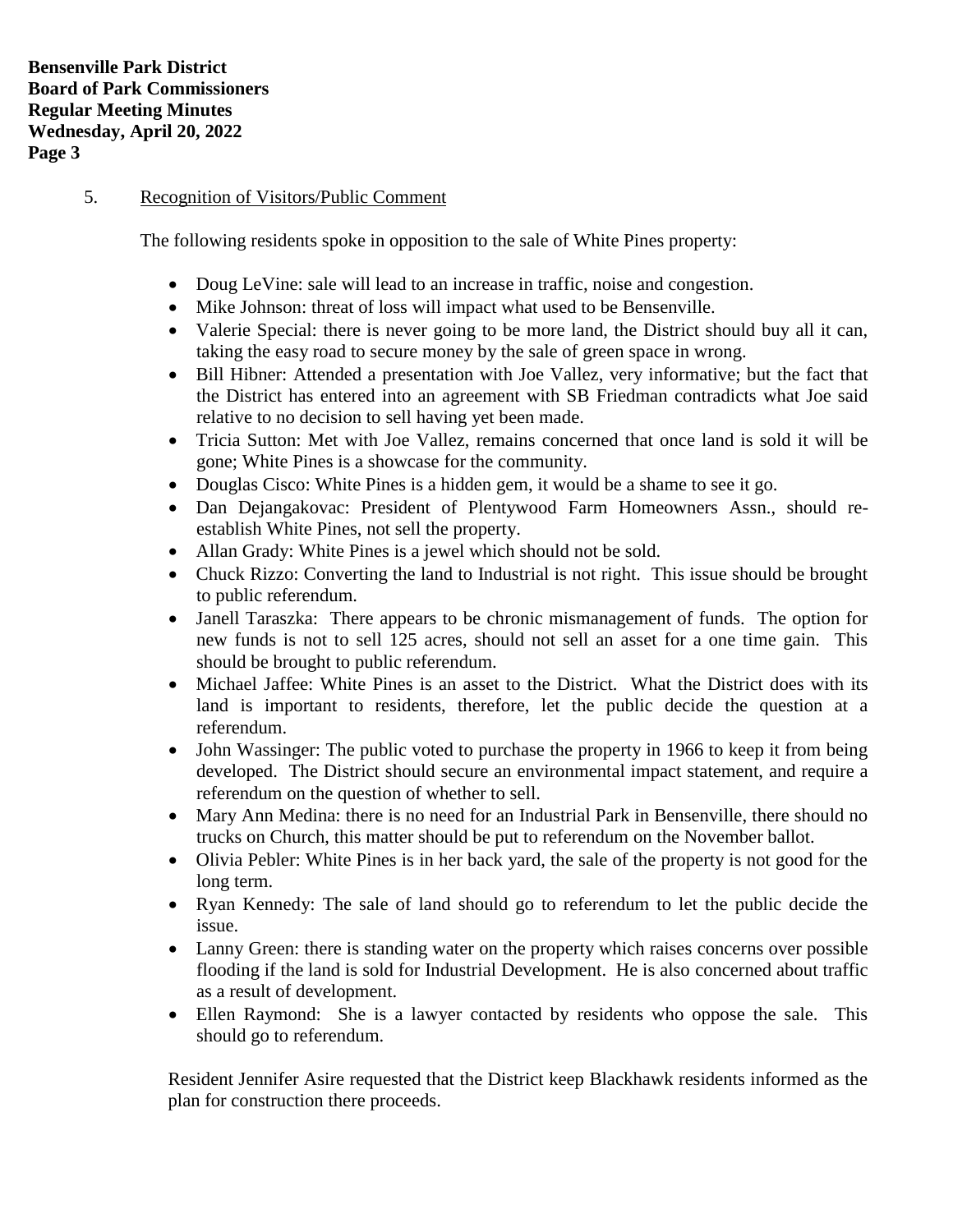## 6. Communications and Correspondence

Mr. Vallez disseminated various communications received to the Board.

#### 7. Board Liaison Reports

- A. NEDSRA Ms. Schmidt reported that NEDSRA is working on a marketing survey and will have a list of upcoming events soon.
- B. Bensenville Community Foundation Commissioner Karg reported that DuPage Giving is May 2-6.
- C. BBAA Mr. Aguinaga reported that the District and the BBAA season opens April 18.
- D. Chamber of Commerce Commissioner Karg reported that it was announced at the meeting that Scott Viger had retired from the Village. Business After Hours will be at White Pines on May 5.

#### 8. Staff Reports

Director Vallez, and all Staff present provided information consistent as was reported in the Executive Director and Staff Reports attached to the Agenda.

Board comments:

In response to questions, Ms. Schmidt informed the Board that ADA accessibility had been performed at the District.

President Johnson suggested a coat rack was needed in the recreation area.

Commissioner Linder complimented staff on the positive comments about the District in the local community.

Commissioner Linder questioned the state of the cart paths at White Pines. Staff reported that it is securing prices on some areas for asphalt installation instead of the current tar and chip, which is being worn away by rain.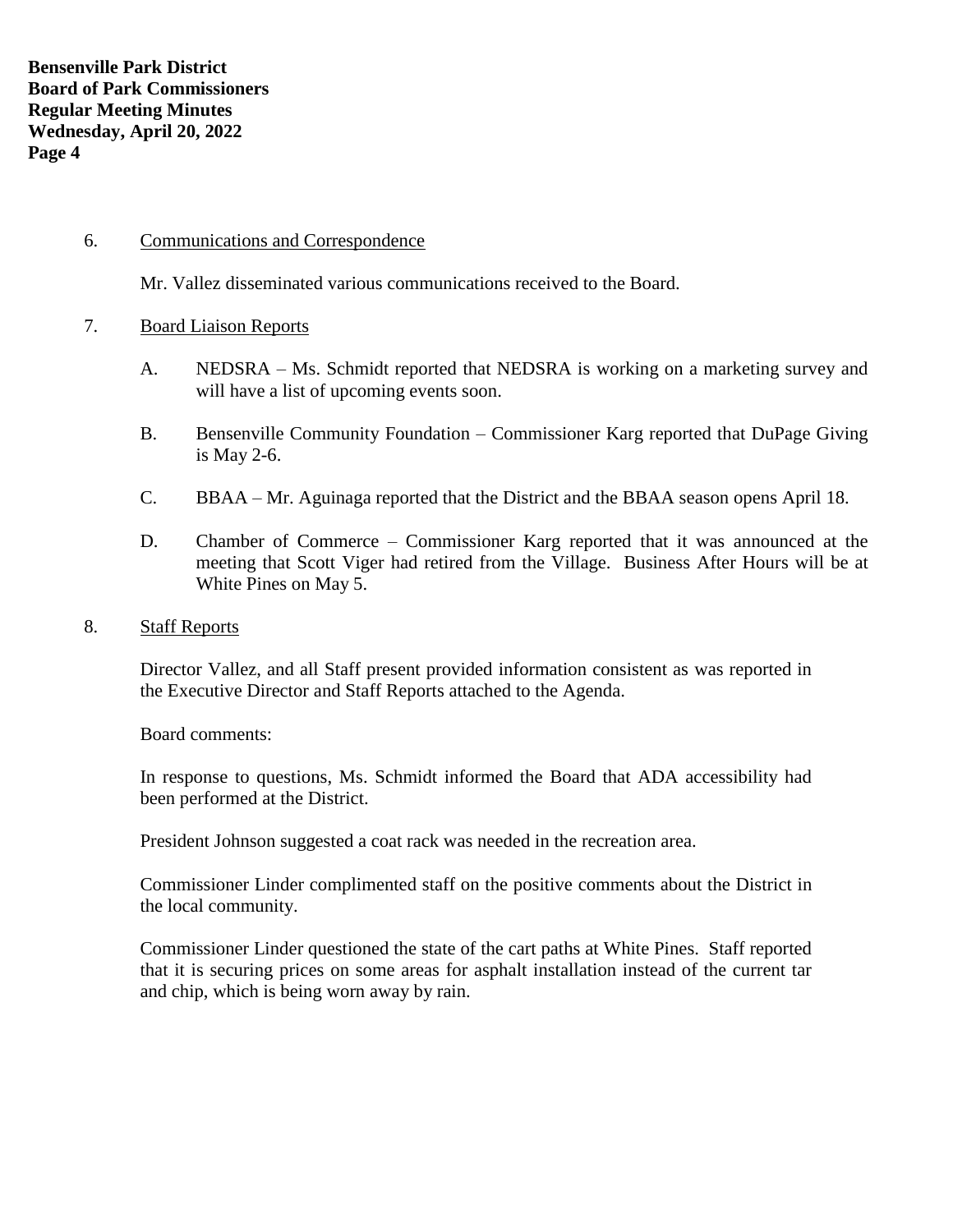9. Action Items

# **A. Rescinding Board Approval of a contract for a sports facility assessment by "The Sports Facility Advisory" Group**

Commissioner Linder moved, seconded by Commissioner Snyder to rescind Board Approval of a contract for a sports facility assessment by "The Sports Facility Advisory" Group.

In discussion, Director Vallez informed the Board that immediately after approval of the agreement, he received a proposal from Johnson Consulting which is a local consulting group and he believed the work to be done to be more comprehensive, and for this reason, he recommended contracting with Johnson Consulting.

On a roll call vote:

| ROLL CALL | Ayes | <b>Nays</b> | Absent |
|-----------|------|-------------|--------|
| Johnson   |      |             |        |
| Karg      |      |             |        |
| Gibbs     |      |             | X      |
| Linder    |      |             |        |
| Snyder    |      |             |        |

Motion carried.

# **B. Approval of Johnson Consulting Not to Exceed \$70,000.**

Commissioner Linder moved, seconded by Commissioner Karg to approve a contract with Johnson Consulting Not to Exceed \$70,000.00 for a sports facility study.

On a roll call vote:

| Ayes | <b>Nays</b> | Absent |
|------|-------------|--------|
|      |             |        |
|      |             |        |
|      |             | X      |
| X    |             |        |
|      |             |        |
|      |             |        |

Motion carried.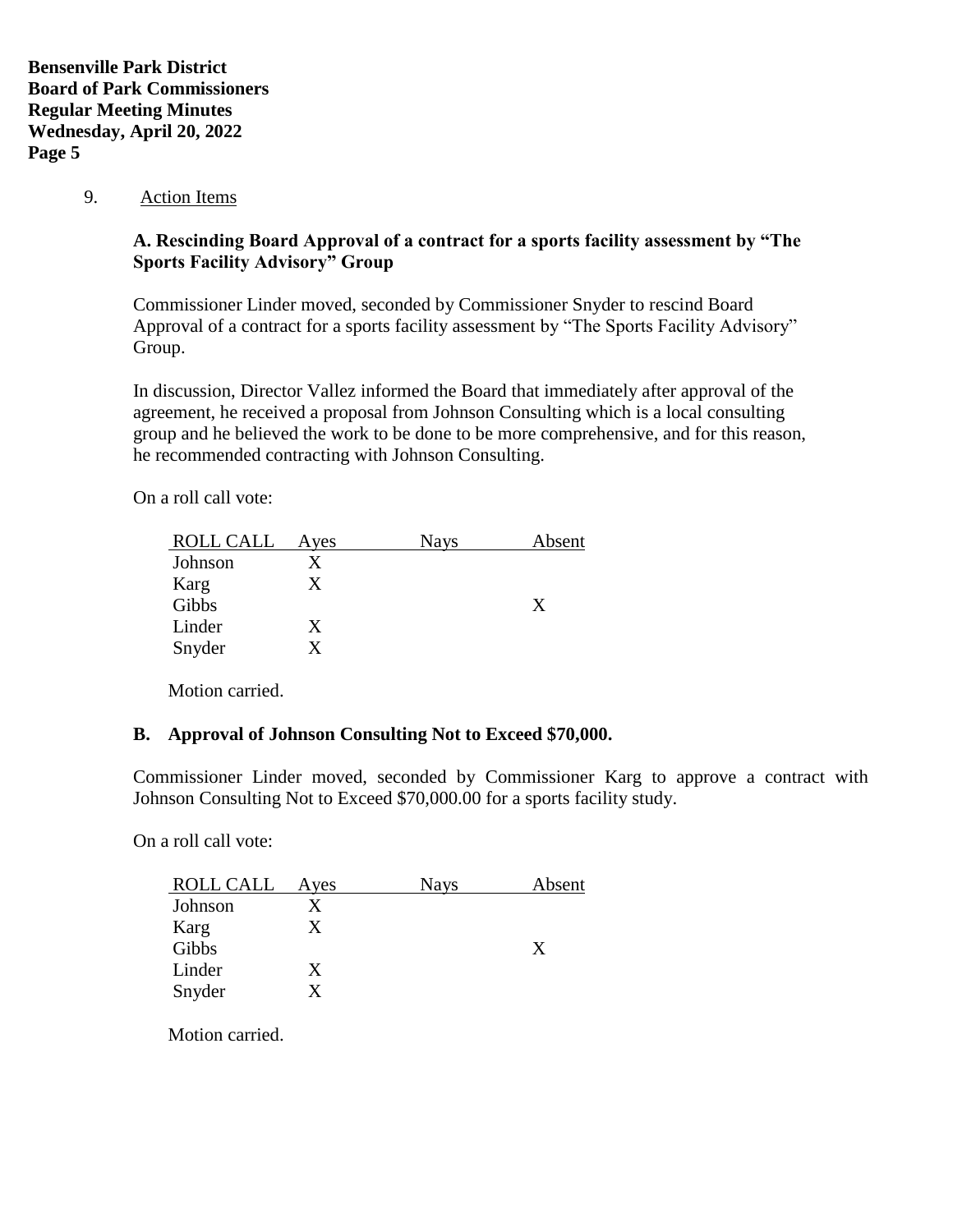**Bensenville Park District Board of Park Commissioners Regular Meeting Minutes Wednesday, April 20, 2022 Page 6**

## **C. Approval of Auditing Services for Fiscal Years 2022, 2023, & 2024**

Commissioner Linder moved, seconded by Commissioner Karg to approve a contract with GW & Associates for auditing services for a one year engagement, with the possibility of a three year engagement.

Ms. Struck stated that the proposal from GW & Associates was priced the lowest of all tendered. The current auditor is Lauterbach  $\&$  Amen, which has provided auditing services for several years, and the District determined it was in its best interests to evaluate its services by sending out and RFP.

On a roll call vote:

| ROLL CALL | Ayes | <b>Nays</b> | Absent |
|-----------|------|-------------|--------|
| Johnson   |      |             |        |
| Karg      |      |             |        |
| Gibbs     |      |             | X      |
| Linder    |      |             |        |
| Snyder    |      |             |        |

Motion carried.

## 10. New Business

There was no New Business.

11. Old Business

There was no Old Business.

12. Closed Session

There was no call for Closed Session.

13. Adjournment

It was moved by Commissioner Linder, seconded by Commissioner Snyder, to adjourn the meeting at 9:47 p.m.

On a voice vote, all Commissioners present voted "aye."